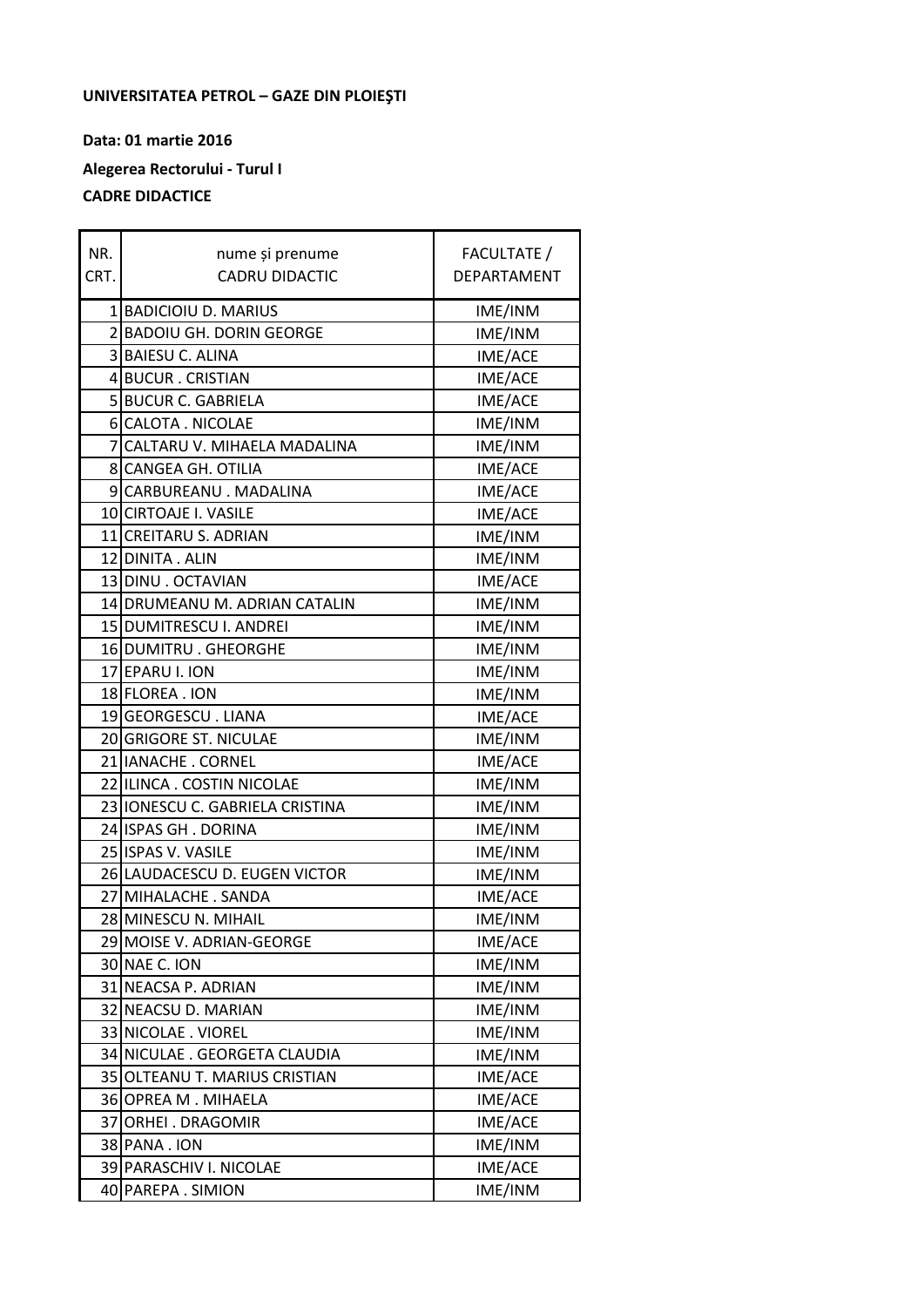| NR.  | nume și prenume                  | FACULTATE /    |
|------|----------------------------------|----------------|
| CRT. | <b>CADRU DIDACTIC</b>            | DEPARTAMENT    |
|      |                                  |                |
|      | 41 PATRASCIOIU GH. CRISTIAN      | IME/ACE        |
|      | 42 PETRESCU I. MARIUS GABRIEL    | IME/INM        |
|      | 43 PETRESCU V. DOINA             | IME/INM        |
|      | 44 POPA D. IOAN                  | IME/INM        |
|      | 45 POPA M. CRISTINA              | IME/ACE        |
|      | 46 POPESCU D. MARIAN             | IME/ACE        |
|      | 47 POPESCU J. CRISTINA           | IME/ACE        |
|      | 48 PUPAZESCU T. ALEXANDRU        | IME/INM        |
|      | 49 RADULESCU N. GABRIEL          | IME/ACE        |
|      | 50 RIPEANU D. RAZVAN GEORGE      | IME/INM        |
|      | 51 RIZEA A. NICOLETA FLORENTINA  | IME/INM        |
|      | 52 RUSU I FL. LILIANA            | IME/INM        |
|      | 53 SAVULESCU. ALEXANDRU          | IME/ACE        |
|      | 54 SAVULESCU. IOAN               | IME/ACE        |
|      | 55 SAVULESCU. PETRE              | IME/INM        |
|      | 56 STAN . MARIUS                 | IME/INM        |
|      | 57 STANCIU ST. LAVINIA SILVIA    | IME/INM        |
|      | 58 TRIFAN. CIPRIAN               | IME/INM        |
|      | 59 VASILESCU C. SERBAN NICOLAE   | IME/INM        |
|      | 60 ZECHERU GH. GHEORGHE          | IME/INM        |
|      | 61 ZISOPOL GH. M. DRAGOS GABRIEL | IME/INM        |
|      | 62 ALBULESCU T. MIHAI ADRIAN     | <b>IPG/FET</b> |
|      | 63 AVRAM. LAZAR                  | <b>IPG/FET</b> |
|      | 64 BATISTATU . MIHAI VALENTIN    | IPG/GIZ        |
|      | 65 BRATU I. CONSTANTIN           | IPG/GIZ        |
|      | 66 CIOBANU . PETRU               | <b>IPG/FET</b> |
|      | 67 CIOCIRDEL . MIHAI             | IPG/GIZ        |
|      | 68 COJAN ALEXANDRU               | IPG/GIZ        |
|      | 69 COLOJA . PASCU MIHAI          | IPG/FET        |
|      | 70 CONSTANTINESCU. ANAMARIA      | IPG/AMS        |
|      | 71 CRIHAN . MONICA               | IPG/GIZ        |
|      | 72 CRISTESCU N. TUDORA           | IPG/FET        |
|      | 73 DEACU . MARCEL                | IPG/AMS        |
|      | 74 DINU . FLORINEL               | <b>IPG/FET</b> |
|      | 75 DULGHERU C. MIRELA            | IPG/AMS        |
|      | 76 EPARU . CRISTIAN NICOLAE      | <b>IPG/FET</b> |
|      | 77 FINICHIU C. MARIN             | IPG/AMS        |
|      | 78 FRUNZESCU. DUMITRU            | IPG/GIZ        |
|      | 79 GRIGORAS I. IOAN DAN          | IPG/GIZ        |
|      | 80 IONESCU I. EUGEN MIHAIL       | IPG/GIZ        |
|      | 81 IONESCU M. MIHAIL             | IPG/FET        |
|      | 82 LUPU . ELENA                  | IPG/AMS        |
|      | 83 MALUREANU . ION               | IPG/GIZ        |
|      | 84 MARCU. MARIEA                 | <b>IPG/FET</b> |
|      | 85 MINESCU N. FLOREA             | IPG/GIZ        |
|      | 86 NEACSU . SORIN                | IPG/FET        |
|      | 87 NEAGU . DANIELA DOINA         | IPG/GIZ        |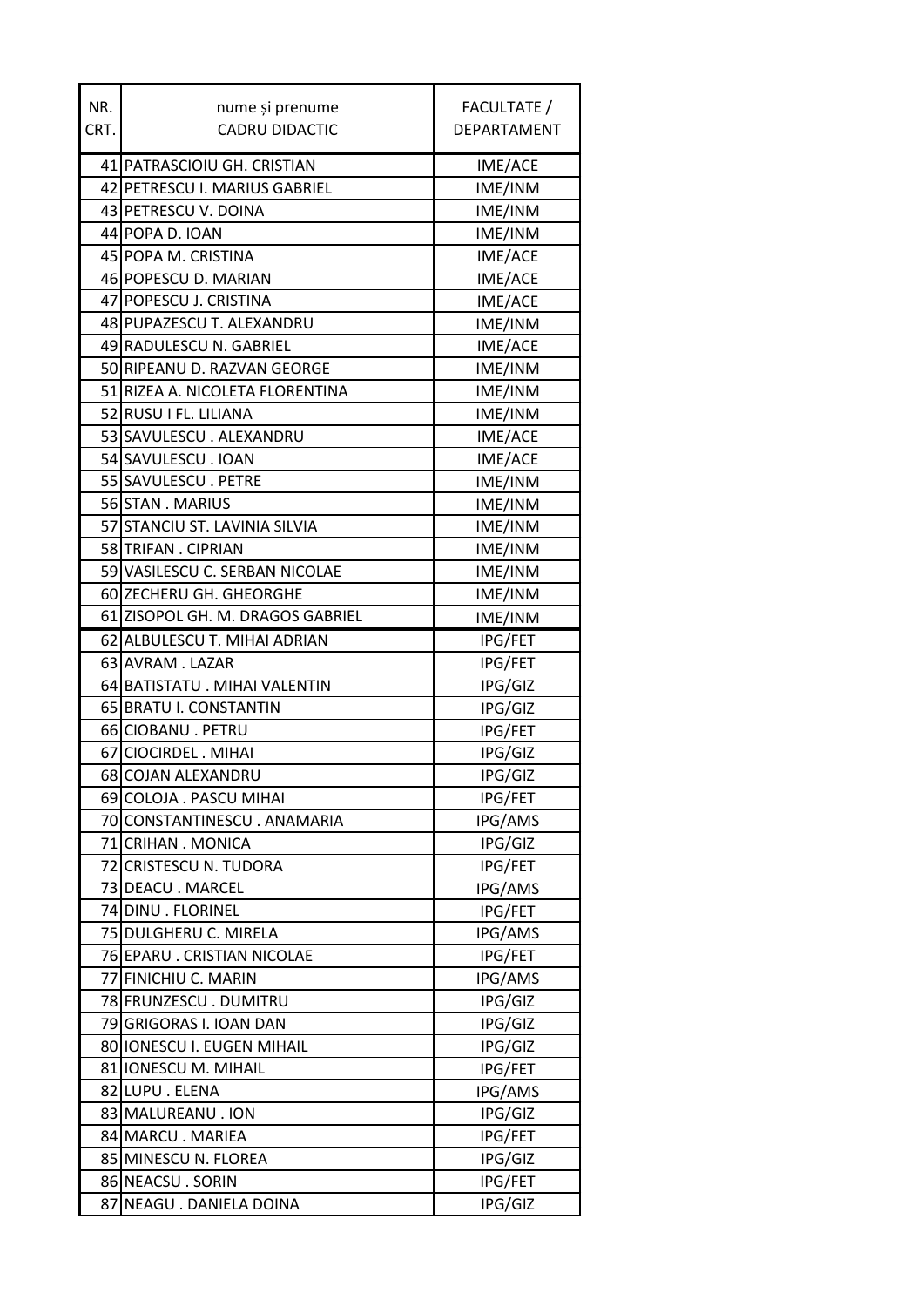| NR.  | nume și prenume                   | FACULTATE /    |
|------|-----------------------------------|----------------|
| CRT. | <b>CADRU DIDACTIC</b>             | DEPARTAMENT    |
|      |                                   |                |
|      | 88 NICOLESCU. CONSTANTIN          | IPG/FET        |
|      | 89 NICOLESCU. SERBAN              | <b>IPG/FET</b> |
|      | 90 NISTOR P. IULIAN               | IPG/GIZ        |
|      | 91 OPREA V. VIOREL                | IPG/AMS        |
|      | 92 PETCU GR. DANIEL GHEORGHE      | IPG/GIZ        |
|      | 93 PETRE . MARIA                  | <b>IPG/FET</b> |
|      | 94 POPESCU. MARIA GEORGETA        | <b>IPG/FET</b> |
|      | 95 RADULESCU GH. RENATA           | <b>IPG/FET</b> |
|      | 96 STAN . GABRIELA - IOANA        | <b>IPG/FET</b> |
|      | 97 STOIANOVICI . DORU             | IPG/GIZ        |
|      | 98 STOICA . MONICA                | <b>IPG/FET</b> |
|      | 99 STOICESCU T. MARIA             | IPG/GIZ        |
|      | 100 SUDITU CD. COSTEL SILVIAN     | <b>IPG/FET</b> |
|      | 101 VAIDA M. MARIUS               | IPG/AMS        |
|      | 102 VASILIU . VIOREL EUGEN        | IPG/GIZ        |
|      | 103 BOGATU . IRINA LIANA          | TPP/PPM        |
|      | 104 BOLOCAN M. ION                | TPP/CHI        |
|      | 105 BOMBOS . DORIN                | TPP/CHI        |
|      | 106 BONDAREV . ANDREEA            | TPP/CHI        |
|      | 107 BORCEA N. ANCA-FLORENTINA     | TPP/PPM        |
|      | 108 BUDEANU . MAGDALENA           | TPP/CHI        |
|      | 109 CALIN . CATALINA              | TPP/CHI        |
|      | 110 CAMENITA . ALEXANDRU DAN      | TPP/CHI        |
|      | 111 CAMENITA AL . ILEANA          | TPP/CHI        |
|      | 112 CIUPARU . DRAGOS              | TPP/PPM        |
|      | 113 CRISTEA I. STELIANA           | TPP/CHI        |
|      | 114 CURSARU A. DIANA LUCIANA      | TPP/PPM        |
|      | 115 DRAGOMIR N. RALUCA ELENA      | TPP/PPM        |
|      | 116 DUMITRESCU S. VASILE          | TPP/CHI        |
|      | 117 DUSESCU E. CRISTINA           | TPP/PPM        |
|      | 118 FENDU . ELENA MIRELA          | TPP/PPM        |
|      | 119 FILOTTI T. LIVIU              | TPP/PPM        |
|      | 120 GHEORGHE. CATALINA GABRIELA   | TPP/CHI        |
|      | 121 JUGANARU . TRAIAN             | TPP/PPM        |
|      | 122 MANTA . ANA MARIA             | TPP/CHI        |
|      | 123 MATEI I. DANUTA               | TPP/PPM        |
|      | 124 MATEI N. DORINA               | TPP/CHI        |
|      | 125 MICU . ANDRA                  | TPP/PPM        |
|      | 126 MIHAI . OANA                  | TPP/PPM        |
|      | 127 MIHAI . SONIA                 | TPP/CHI        |
|      | 128 MOVILEANU I. DANIELA LUMINITA | TPP/PPM        |
|      | 129 NEAGU . MIHAELA               | TPP/PPM        |
|      | 130 NEGOITA . LOREDANA            | TPP/PPM        |
|      | 131 NICOLAE . MARILENA            | TPP/PPM        |
|      | 132 ONUTU I. ION                  | TPP/PPM        |
|      | 133 OPREA . FLORIN                | TPP/PPM        |
|      | 134 OPRESCU. EMILIA               | TPP/PPM        |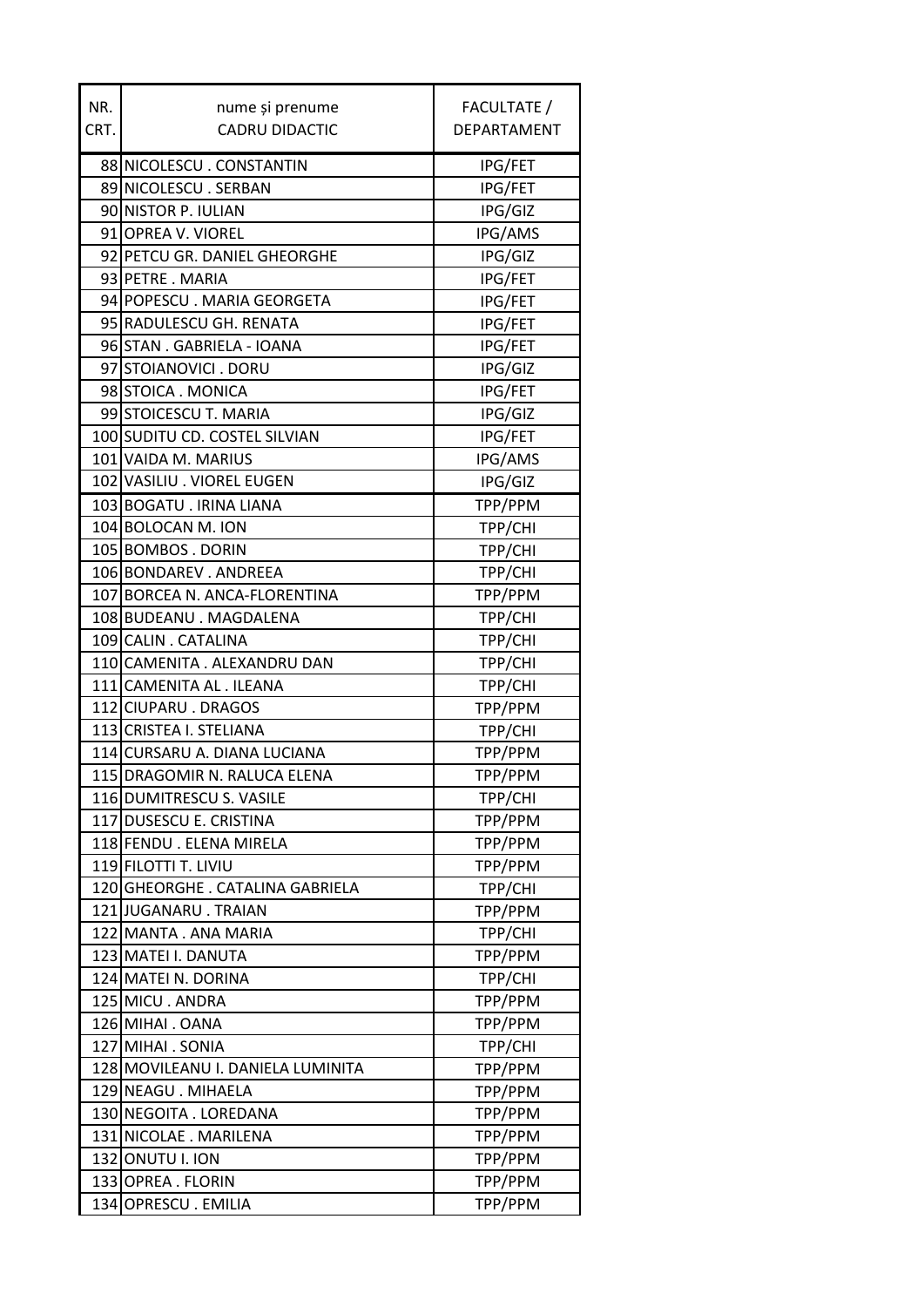| NR.  | nume și prenume                   | FACULTATE / |
|------|-----------------------------------|-------------|
| CRT. | <b>CADRU DIDACTIC</b>             | DEPARTAMENT |
|      | 135 PANAITESCU. CASEN             | TPP/PPM     |
|      | 136 PANTEA GH. OCTAV              | TPP/CHI     |
|      | 137 POPA . MARIA                  | TPP/PPM     |
|      | 138 POPOVICI D. DANIELA ROXANA    | TPP/CHI     |
|      | 139 RADU . SIMONA LUIZA           | TPP/CHI     |
|      | 140 RADULESCU. SINZIANA           |             |
|      | 141 ROSCA I. PAUL                 | TPP/PPM     |
|      | 142 STANICA-EZEANU C. DORIN       | TPP/PPM     |
|      |                                   | TPP/PPM     |
|      | 143 ALBU . GABRIEL                | FLS/SED     |
|      | 144 APOSTOLACHE . MIHAELA ADINA   | FLS/SED     |
|      | 145 APOSTOLACHE V. MIHAI CRISTIAN | FLS/SED     |
|      | 146 BACIU GH. ANCA FLORINA        | FLS/IMF     |
|      | 147 BADEA MIHALELA                | FLS/DPPD    |
|      | 148 BALU . ANDI                   | FLS/FIL     |
|      | 149 BELDIMAN . SIMONELA ILEANA    | FLS/FIL     |
|      | 150 BOACA M. TUDOR                | FLS/IMF     |
|      | 151 BORSOS Z. ZOLTAN              | FLS/IMF     |
|      | 152 BRADAC GH MARIANA             | FLS/IMF     |
|      | 153 CALCAN I. GHEORGHE            | FLS/SED     |
|      | 154 COCULESCU. MARIANA STELUTA    | FLS/FIL     |
|      | 155 CONSTANTINESCU. FULOP ZORAN   | FLS/IMF     |
|      | 156 COSTEA . DIANA                | FLS/FIL     |
|      | 157 DINU C. TANASE                | FLS/IMF     |
|      | 158 DOBRE D. IULIANA              | FLS/IMF     |
|      | 159 DOBRINESCU. ANCA MIHAELA      | FLS/FIL     |
|      | 160 DRAGOMIR . ELIA GEORGIANA     | FLS/IMF     |
|      | 161 DUMA . MIHAELA                | FLS/FIL     |
|      | 162 DUMITRASCU GH. LIVIU          | FLS/IMF     |
|      | 163 DUMITRESCU ST. IRINA          | FLS/FIL     |
|      | 164 DUMITRU . ELENA ILINCA        | FLS/FIL     |
|      | 165 EFTIMIE SIMONA                | FLS/DPPD    |
|      | 166 EPARU . IOANA                 | FLS/FIL     |
|      | 167 FARIAS . ADELINA ANGELA       | FLS/FIL     |
|      | 168 GAFU. MARIA CRISTINA          | FLS/FIL     |
|      | 169 GHITEANU . SERENELA           | FLS/FIL     |
|      | 170 IANCU. LIDIA-ANGELICA         | FLS/IMF     |
|      | 171 ILIE. LOREDANA                | FLS/FIL     |
|      | 172 IONESCU. ARLEEN               | FLS/FIL     |
|      | 173 IONITA . IRINA                | FLS/IMF     |
|      | 174 IONITA N. LIVIU               | FLS/IMF     |
|      | 175 IOSIF. ALINA                  | FLS/IMF     |
|      | 176 <b>IRIDON</b> . CRISTINA      | FLS/FIL     |
|      | 177 ISPAS . LUCIA                 | FLS/FIL     |
|      | 178 IUREA . CORINA                | FLS/SED     |
|      | 179 JIEANU . IOANA                | FLS/FIL     |
|      | 180 LAMBRESCU V. IONUT            | FLS/IMF     |
|      | 181 LEFTER . STELIANA             | FLS/SED     |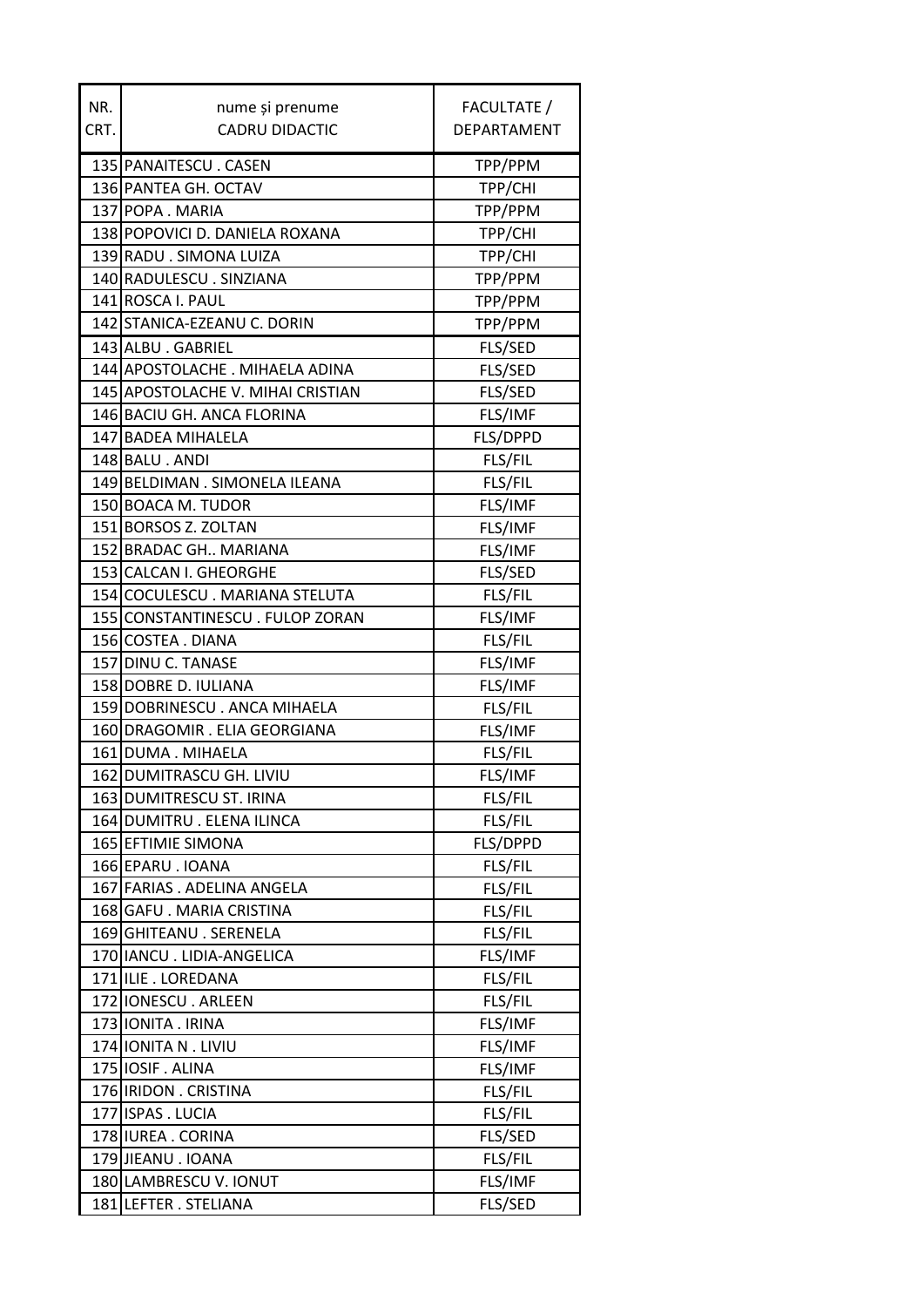| NR.  | nume și prenume                   | FACULTATE /        |
|------|-----------------------------------|--------------------|
| CRT. | <b>CADRU DIDACTIC</b>             | <b>DEPARTAMENT</b> |
|      | 182 MANIU . GEORGETA SPERANTA     | FLS/IMF            |
|      | 183 MARGARITOIU. ALINA            | FLS/SED            |
|      | 184 MARINOIU C. CRISTIAN          | FLS/IMF            |
|      | 185 MOISE V. GABRIELA             | FLS/IMF            |
|      | 186 MURESAN D. ALEXE CALIN        | FLS/IMF            |
|      | 187 NAN . GEORGETA                | FLS/IMF            |
|      | 188 NEAGU . MARIA - IONELA        | FLS/FIL            |
|      | 189 NECULA . I MIHAELA            | FLS/IMF            |
|      | 190 NETEDU . LOREDANA FLORINA     | FLS/FIL            |
|      | 191 NICA . MARIUS                 | FLS/FIL            |
|      | 192 NICOARA D. SIMONA             | FLS/IMF            |
|      | 193 NICOLAE . ADINA               | FLS/FIL            |
|      | 194 NICOLAE . MIHAI IULIAN        | FLS/IMF            |
|      | 195 PARASCHIV . MARIA             | FLS/FIL            |
|      | 196 PARASCHIV GHE. DIANA-CRISTINA | FLS/FIL            |
|      | 197 PASCU RD. RAFAIL MIHAIL       | FLS/IMF            |
|      | 198 PRESADA . DIANA               | FLS/FIL            |
|      | 199 RADULESCU. DRAGOS             | <b>FLS/SED</b>     |
|      | 200 RINCIOG . DIANA CARMEN        | FLS/FIL            |
|      | 201 ROSCA . ALINA ELENA           | FLS/FIL            |
|      | 202 SAFTA CRISTINA                | FLS/DPPD           |
|      | 203 SANDRU A. LIANA               | FLS/IMF            |
|      | 204 SCHIOPU . DANIELA             | FLS/IMF            |
|      | 205 SIMACIU M. ION                | FLS/IMF            |
|      | 206 SINGER . MIHAELA              | <b>FLS/SED</b>     |
|      | 207 STAN . COSTICA EMIL           | <b>FLS/SED</b>     |
|      | 208 STAVRE . ANCA                 | FLS/FIL            |
|      | 209 STEFAN C. ALIN NICOLAE        | FLS/IMF            |
|      | 210 STOIAN . SILVIA GEORGIANA     | FLS/FIL            |
|      | 211 STOICA . LOREDANA             | FLS/FIL            |
|      | 212 STOICA I. DORU BOGDAN         | FLS/IMF            |
|      | 213 SUDITU . MIHAELA              | FLS/SED            |
|      | 214 SZEKELY K. CATALINA           | FLS/SED            |
|      | 215 TOADER . FLORENTINA ALINA     | FLS/IMF            |
|      | 216 TOLOMEI . ANA-MARIA           | FLS/FIL            |
|      | 217 TOMA . IRINA                  | FLS/FIL            |
|      | 218 TRIFAN. MIHAELA CLAUDIA       | FLS/FIL            |
|      | 219 TUDOR I. LIVIANA NICOLETA     | FLS/IMF            |
|      | 220 TUDORICA . DANIELA            | FLS/IMF            |
|      | 221 VASILE . CRISTIAN             | FLS/SED            |
|      | 222 VASILESCU T. GABRIELA         | FLS/FIL            |
|      | 223 VIERIU . EUFEMIA              | FLS/SED            |
|      | 224 VILCU. ALINA DANIELA          | FLS/IMF            |
|      | 225 VLADOIU C. MONICA             | FLS/IMF            |
|      | 226 VOLOSEVICI C. DANA            | FLS/SED            |
|      | 227 ALBU. MIHAELA MADALINA        | FSE/ADA            |
|      | 228 ALEXANDRU C. GHEORGHE         | FSE/ADA            |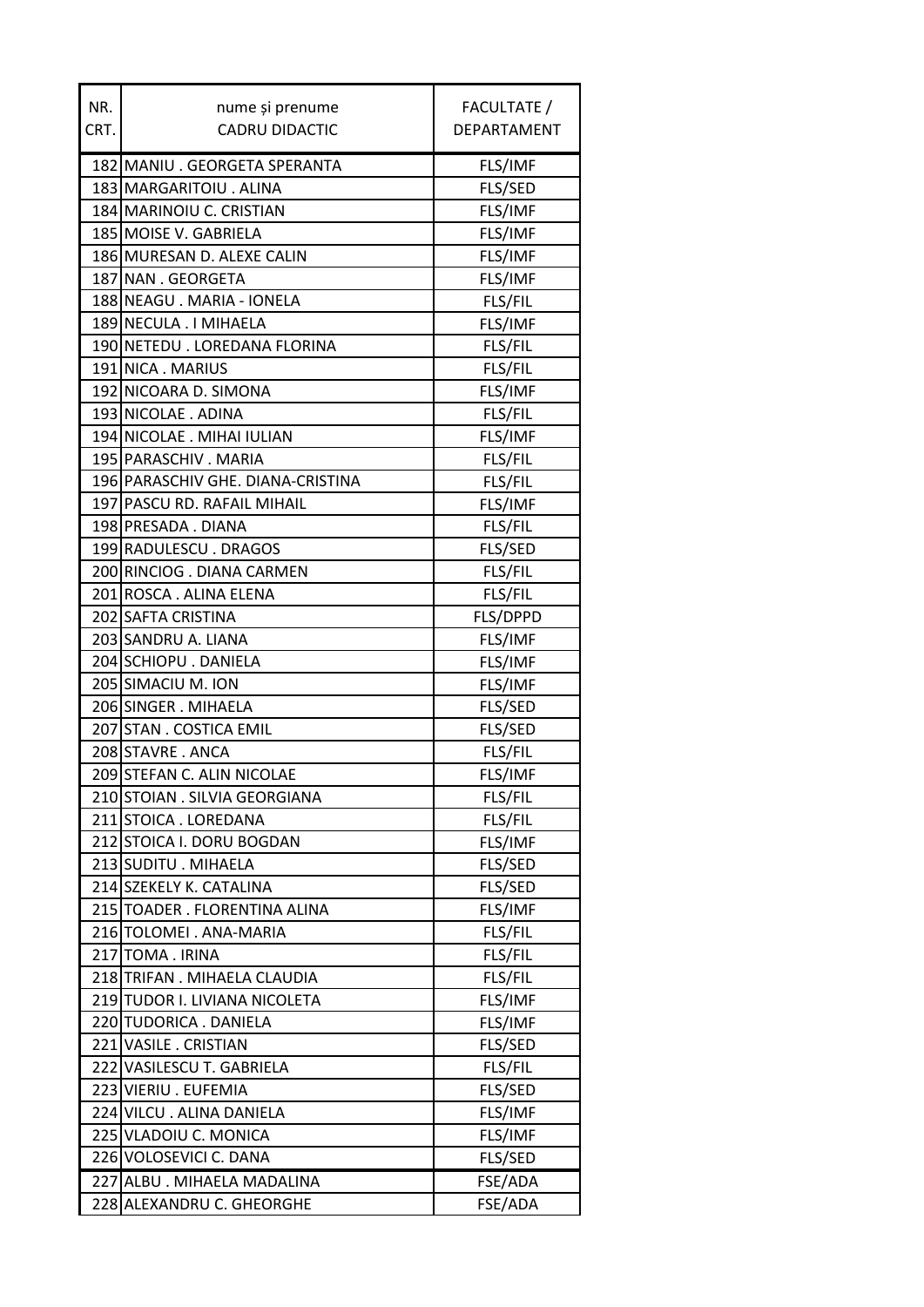| NR.  | nume și prenume                  | FACULTATE /        |
|------|----------------------------------|--------------------|
| CRT. | <b>CADRU DIDACTIC</b>            | <b>DEPARTAMENT</b> |
|      |                                  |                    |
|      | 229 ANDREI . JEAN VASILE         | FSE/ADA            |
|      | 230 BADICEANU . OCTAVIAN         | FSE/ADA            |
|      | 231 BREZOI . ALINA               | FSE/ADA            |
|      | 232 BUCUR . CRISTIAN             | FSE/CIF            |
|      | 233 BUZOIANU . DANIELA ANGELA    | FSE/ADA            |
|      | 234 COJOCARU . ELENA             | FSE/CIF            |
|      | 235 CRISTU. ALICE                | FSE/ADA            |
|      | 236 DONE . IOAN                  | FSE/ADA            |
|      | 237 DUMITRU. ILEANA              | FSE/CIF            |
|      | 238 DUSMANESCU C. DOREL MIHAI    | FSE/CIF            |
|      | 239 EFTIMIE . MARIANA            | FSE/ADA            |
|      | 240 ENACHESCU N. DANIELA         | FSE/CIF            |
|      | 241 ENE. CORINA                  | FSE/ADA            |
|      | 242 ENESCU, GEORGE               | FSE/CIF            |
|      | 243 GHEORGHE N. ILEANA GEORGIANA | FSE/ADA            |
|      | 244 HARALAMBIE . GEORGE-ALIN     | FSE/CIF            |
|      | 245 IACOVOIU. VIORELA BEATRICE   | FSE/CIF            |
|      | 246 IONITA . AMALIA ELENA        | FSE/ADA            |
|      | 247 IOV. DANIELA RODICA          | FSE/CIF            |
|      | 248 ISBASOIU MV. GHEORGHE DAN    | FSE/CIF            |
|      | 249 IVAN. MIHAIL VINCENTIU       | FSE/CIF            |
|      | 250 LAZAR . CORNEL               | FSE/CIF            |
|      | 251 LAZAR . MIRELA               | <b>FSE/CIF</b>     |
|      | 252 MIHAI . MARIA VALIA          | FSE/ADA            |
|      | 253 MITU I. AUGUSTIN CONSTANTIN  | FSE/ADA            |
|      | 254 MURESAN . JIANU DANIEL       | FSE/ADA            |
|      | 255 NEDELCU. STEFAN ADRIAN       | FSE/ADA            |
|      | 256 OPREA . GABRIELA             | FSE/ADA            |
|      | 257 OPREA M. MIHAELA CIOPI       | FSE/ADA            |
|      | 258 OTELEA . MIHAELA             | FSE/ADA            |
|      | 259 PANAIT I. MIRELA             | FSE/CIF            |
|      | 260 PATRASCU. AURELIA            | FSE/CIF            |
|      | 261   PAUNESCU V. LOREDANA       | FSE/CIF            |
|      | 262 PODASCA . RALUCA             | FSE/CIF            |
|      | 263 POPA M. I. SIMONA            | FSE/ADA            |
|      | 264 POPESCU D. CATALIN           | FSE/ADA            |
|      | 265 POPESCU I. GEORGIANA         | FSE/CIF            |
|      | 266 RADULESCU. IRINA-GABRIELA    | FSE/ADA            |
|      | 267 SIMA D. VIOLETA              | FSE/ADA            |
|      | 268 STANCU . ADRIAN              | FSE/ADA            |
|      | 269 STRAOANU . BONI MIHAELA      | FSE/CIF            |
|      | 270 TANASESCU C. ANA             | FSE/CIF            |
|      | 271 TEGLEDI . MONICA             | FSE/CIF            |
|      | 272 TEODORESCU. ANA MARIA        | FSE/CIF            |
|      | 273 TEODORESCU. CRISTIAN         | <b>FSE/CIF</b>     |
|      | 274 TUDORICA A . BOGDAN GEORGE   | FSE/CIF            |
| 275  | UNGUREANU . ADRIAN NICOLAE       | FSE/ADA            |